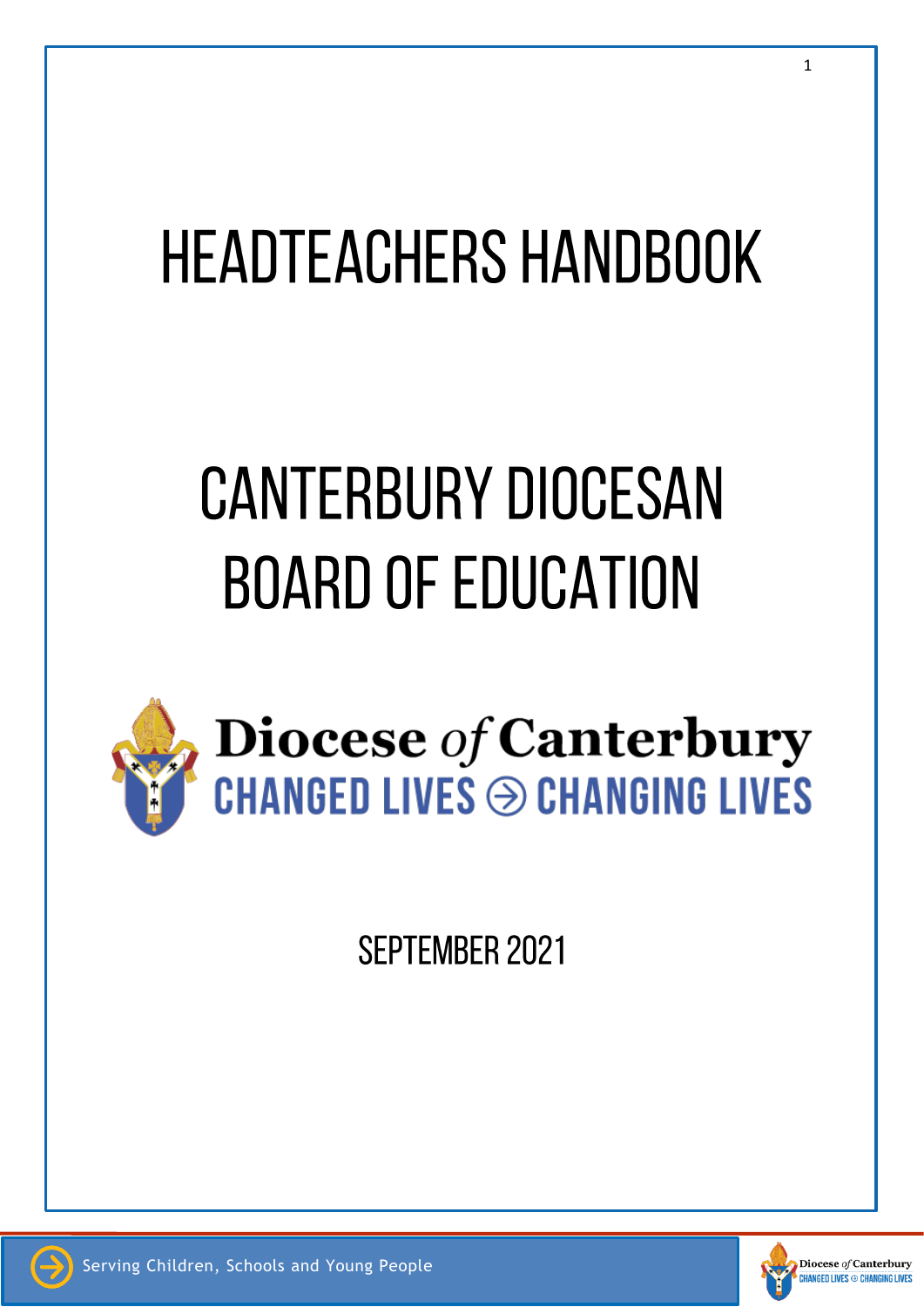# CONTENTS

| Page 3  | <b>Foreword by the Diocesan Director of Education</b>           |
|---------|-----------------------------------------------------------------|
| Page 5  | The Beginning of a free education where all might flourish      |
| Page 6  | What is distinctive about a church school?                      |
| Page 7  | What does this mean for me as a leader?                         |
| Page 8  | Who are the Diocesan Board of Education (DBE) and what do they  |
|         | do?                                                             |
| Page 9  | The DBE vision for children and young people                    |
| Page 11 | <b>Appendix A: SIAMS overview</b>                               |
| Page 12 | <b>Appendix B: Statutory Responsibilities of church schools</b> |
| Page 13 | Appendix C: When to contact the diocese                         |
| Page 14 | <b>Contact details</b>                                          |
|         |                                                                 |



2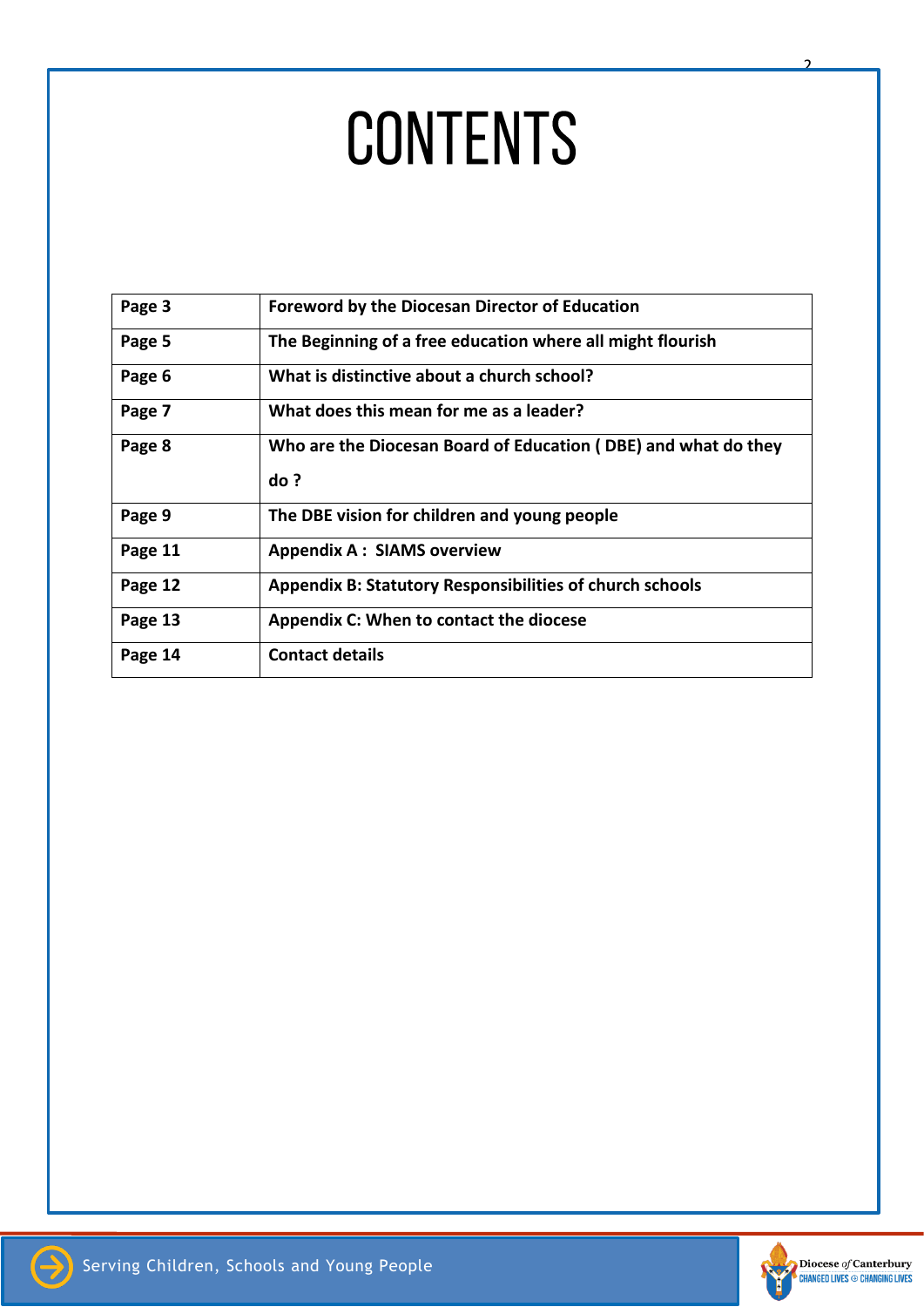#### **Congratulations on your appointment!**

Greetings on behalf of colleagues at Diocesan House; you and the school community will regularly be in our thoughts and prayers. School leadership can certainly be absorbing, intense and exhilarating in equal measure, and we are committed to providing high-quality professional advocacy, advice and support for all that you do. So, whether you have questions relating to school organisation, buildings, governance, admissions or Christian vision, ethos and character, our officers and administrators will be able to assist. This handbook provides a 'starter for ten' – there is further information on the diocesan website and great wisdom and experience available from our team!

#### *Who are we…?*

Canterbury Diocese is the oldest diocese in England, comprising 247 parishes in 3 Archdeaconry areas (Ashford, Maidstone and Canterbury). The Canterbury Diocesan Board of Education (CDBE) serves 104 church schools, equating to approximately 25 200 pupils and students. The CDBE's support for church schools takes many forms; essentially, it engages closely with them as they strive to provide a high-quality education which enables every child to flourish in their potential as a child of God.

#### *Why do we do what we do?*

We believe that schools remain at the centre of the Church's mission to the nation, the heart of local communities, for children of all faiths and none. Our church schools promote and exemplify distinctively Christian communities of learning that seek to be underpinned by values sourced in the Gospel narrative, enriching the whole educational experience. We hope that in these schools, children will encounter a real experience of God's love for all humanity and receive affirmation that they are a beloved child of God - a spiritual, embodied being with all the grandeur and wonder that entails. Church schools should be communities of nurture, where learning is lifelong, and children learn to be centred and held in the Christian tradition.

We are involved in education because we believe that all human beings are made in the image of God and are precious and valued in God's sight. The Church's task, wherever it is engaged with children and young people, is to accompany them, to equip them in asking questions in a complex world, to encourage values of open-mindedness and an exploration of truth. Across the diocese we are active in this mission to and among children and young people. Church schools do not proselytise; rather, they exist to serve the whole community - and teaching and worship exists within the context of wider education. We commend a distinctive approach, serving young people in ways that relate to their humanity in all its fullness.

Finally, by connecting parishes and schools, and by enabling leaders in Christian schools to interpret faith for their communities, we acknowledge and confront our responsibility to safeguard the vulnerable, those marginalised by society, living out Kingdom values of justice and mercy. We aspire to provide positive social capital and listen together to the insistent, challenging young voices speaking out against injustice and oppression, advocating for victims and those with no voice.

We are delighted to accompany you in this ministry.

Onenti Roger

Canon Quentin Roper, Diocesan Director of Education



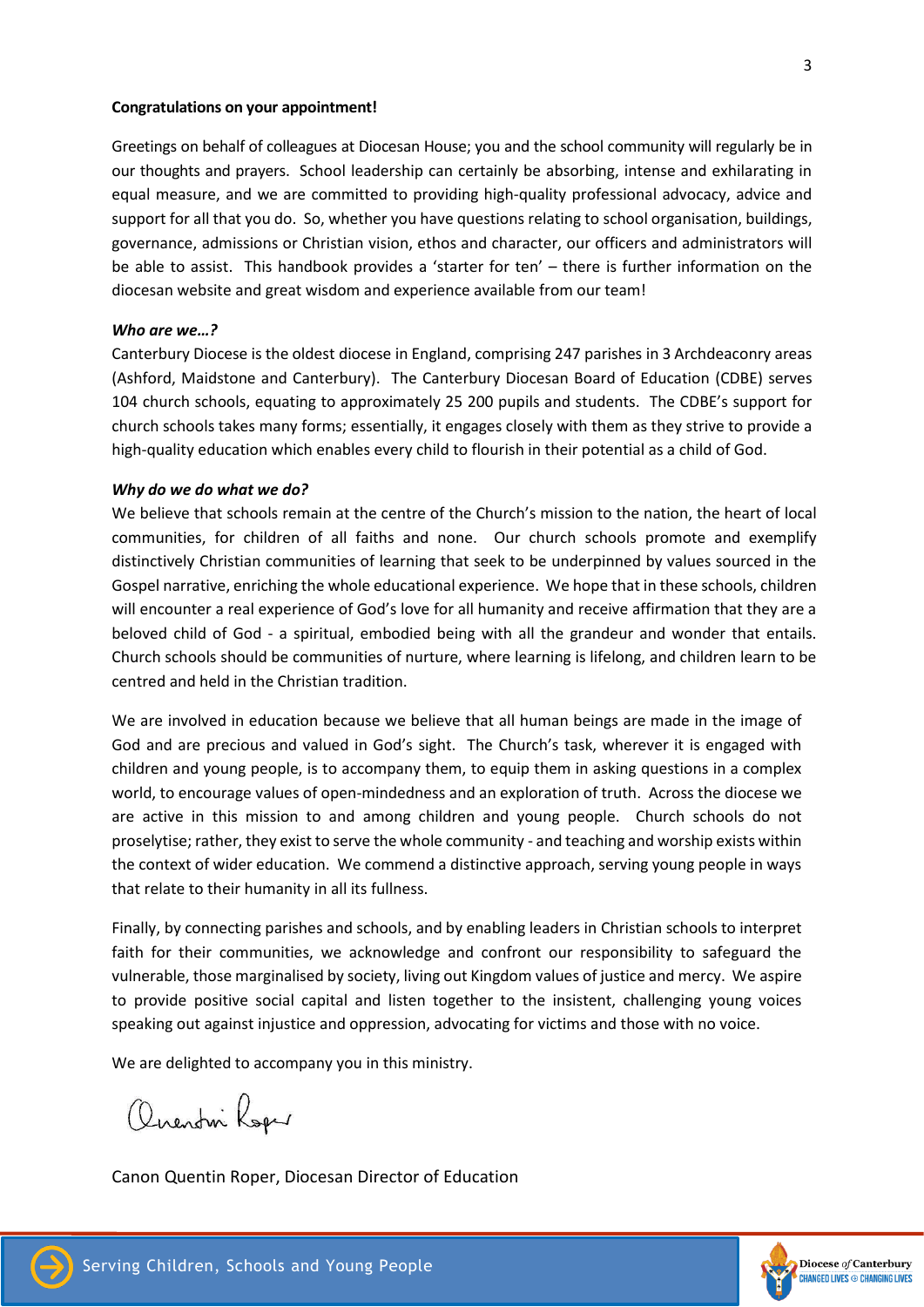#### **The beginning of a free education where all might flourish.**

In 1811, the *National Society for the Promotion of Religious Education* was founded when Joshua Watson and his peers committed to establishing a school in every parish in England, believing all members of society deserved an education. Leading Christians at the time claimed there was a moral imperative that all children should be given an opportunity to flourish and donated land and money so that even the poorest families could access free education. The state began to contribute financially in 1833 and in 1870 Parliament decided that *board schools*, now known as county schools, could be allowed to open.

Every church school had a founding legal document called a trust deed, an example of which can be seen below. The trust deed is an important document which is still used today and ensures that the school remains a church school. It's more than likely reflected in the Instrument of Governance. We would encourage headteachers and governing bodies to refer to it when establishing a vision for their school. A copy of the trust deed may be in school or we may have a copy at diocesan house.

# **Typical Trust Deed 1834**

'**Recognising its historic foundations, the school will preserve and develop its religious character in accordance with the principles of the Church of England and in partnership with the church at parish and diocesan level. The school aims to serve its community by providing an education of the highest quality within the context of Christian belief and practice. It encourages an understanding of the meaning and significance of faith and promotes Christian values through the experience it offers to all its pupils.'**

In 1944 the requirement for an expansion of school provision was met by the Education Act. Church schools chose to become either a) Voluntary Aided (VA), where the school is mostly funded and supported by the local authority but the governing body has significant authority and is the employer or b) Voluntary Controlled (VC) where the local authority completely funds the school and is the employer. In later years, schools could become foundation schools and now also academies.

The National Society is more commonly referred to today as the Church of England Education Office (CEEO) and is based in Westminster, right opposite the Department for Education (DfE). Currently, 25% schools nationally are Church of England schools so the CEEO remains a significantly influential partner in shaping education provision in England.

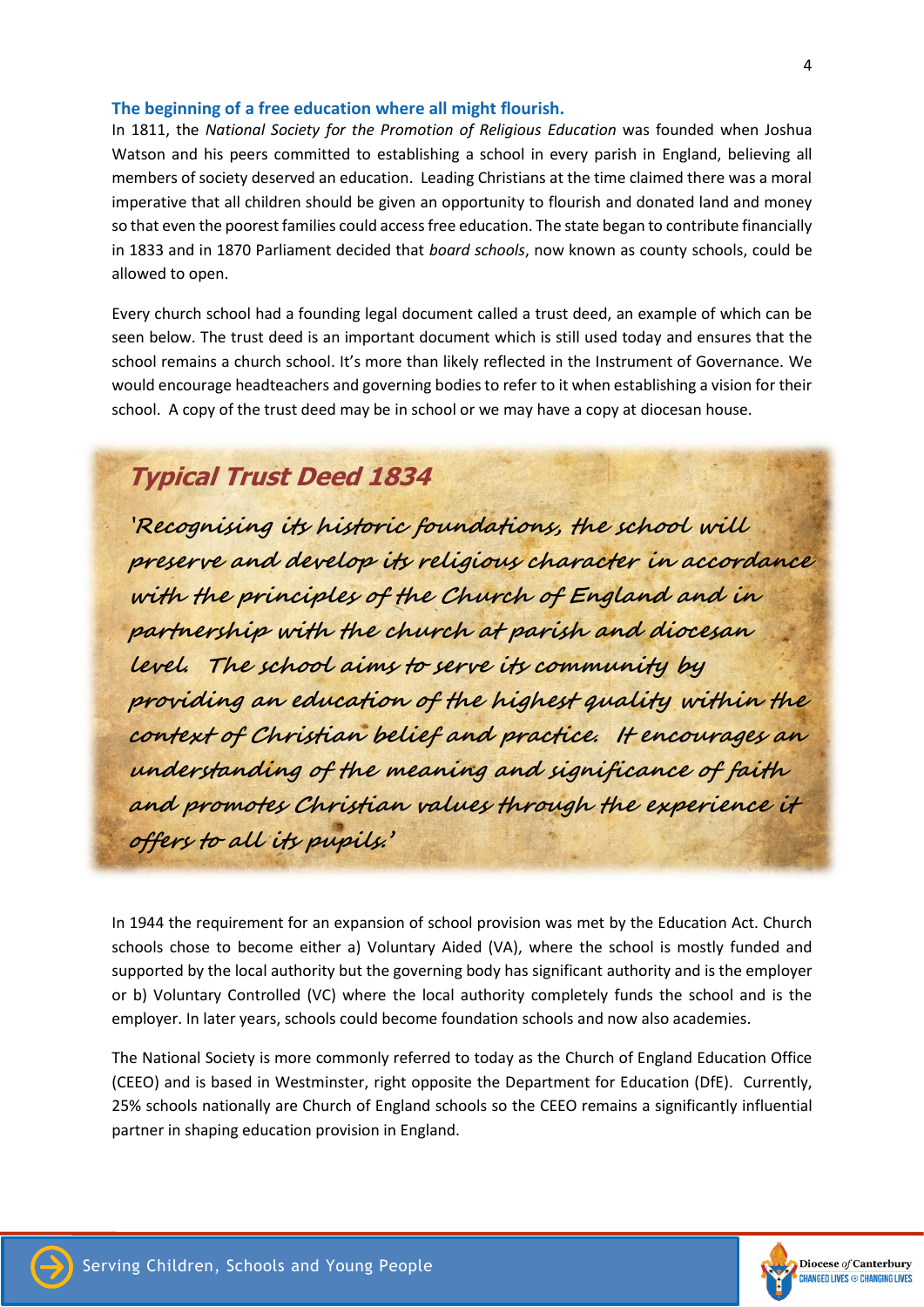Along with their subsidiary foundation, the Church of England Foundation for Educational Leadership (CEFEL), they resource, train and support diocesan education teams and school leaders so that church schools' distinctive Christian ethos and foundation continue the mission of enabling all to flourish.

We highly recommend that you read the CE Vision for Education in all schools, *Deeply Christian: Serving the Common Good,* published in 2016. It is a key document in understanding the framework of the current SIAMS inspection schedule and is available online - [https://www.cefel.org.uk/vision/.](https://www.cefel.org.uk/vision/)

In summary, the Vision promotes educational excellence for everyone and in all educational settings, not just church schools. The Vision has at its heart a desire for 'life in all its fullness' as described in John 10:10 – '*I have come that they may have life and have it to the full*' (NIV). It is worked out theologically around four core elements - wisdom, hope, community and dignity. The Vision, in line with the Church of England's role as the established Church, is for the common good of the whole human community and its environment, whether national, regional or local. It is hospitable to diversity, respects freedom of religion and belief and encourages others to contribute from the depths of their own traditions and understandings. It invites collaboration, alliance and negotiation of differences in order to serve the flourishing of a healthily plural educational system.

# **Church School Governance**

In keeping with the trust deed, all Church of England Schools must have Foundation Governors. All Foundation Governors are appointed by the Diocesan Board of Education and some may be nomination by the Parochial Church Council for the parish in which the school is situated. Equally, the Diocese is the only authority which can remove a Foundation Governor, which is different to other governor positions. One Foundation Governor position is Ex-officio and the Incumbent (priest) usually holds this position. A substitute can be nominated by the Archdeacon if necessary.

In VA schools governors are Foundation by a ' 2 clear majority' and in VC schools they should make up no more than 25% of the Governing Body. In Foundation schools, the number of Foundation governors is determined by the Instrument of Governance.

In Academies, foundation representation can be found at Member, Director or Local Governing Body level according to the Trust's Articles of association.

Foundation Governors have particular legal responsibilities, and the Diocese insists that all Foundation governors attend diocesan training in order to fully understand and carry out their appointed duties. **Attending training is a condition of appointment and re- appointment.**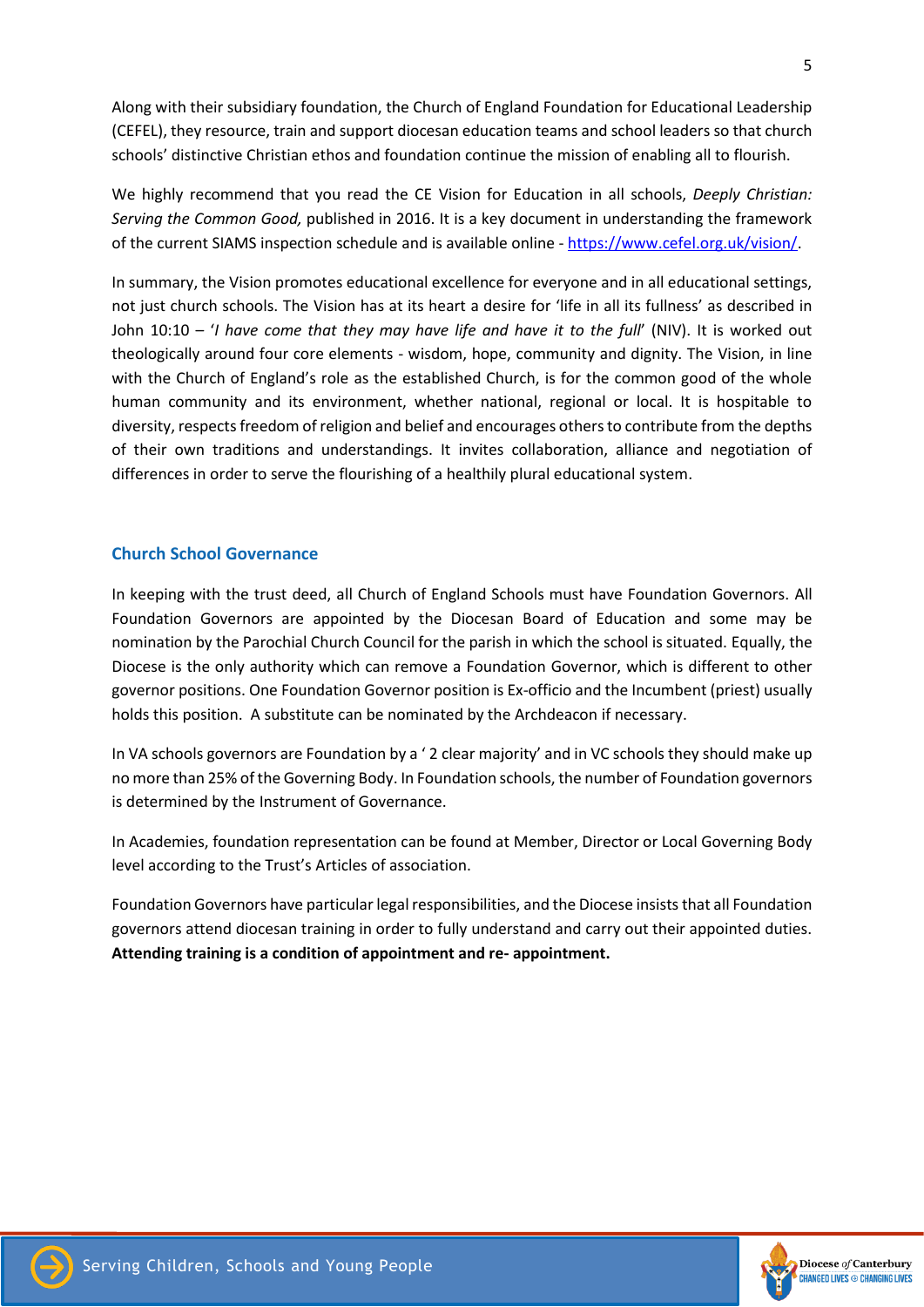# **What do your Foundation Governors need from you?**

Headteachers will need to ensure all governors (but particularly Foundation Governors) are able to fulfill their responsibilities in relation to church school governance. These are listed below:

- $\rightarrow$  ensuring the guiding principles of the founding church are embedded within all aspects of school life;
- $\rightarrow$  ensuring the terms of the trust deed governing the school are adhered to;
- $\rightarrow$  understanding policies on RE, collective worship and spiritual development;
- **■** understanding the importance of the school's foundation ethos;
- **→** understanding the Statutory Inspection of Anglican and Methodist Schools (SIAMS) and what it is evaluating

# **What is distinctive about a Church of England (CE) school?**

- ◆ Voluntary Aided, Voluntary Controlled and CE foundation schools the Trust Deed and Instrument of Government are legally binding documents that uphold the CE nature of the school
- $\rightarrow$  Academies academies don't have an Instrument of Government as their Local Governing Bodies are non-statutory committees working under the direction of the Board of Directors. In a Multi-Academy Trust (MAT), membership of the committee is determined by the MAT. However, the Trust Deed remains a legally binding document.
- ◆ Collective Worship is broadly Christian in accordance with the school's foundation
- **→** The governing body has Foundation Governors who have a statutory responsibility to promote the religious foundation of the school.
- Religious Education must be taught, comprising at least 5% of the curriculum and must be in accordance with the [CEEO Statement of Entitlement for Religious Education.](https://www.churchofengland.org/sites/default/files/2019-02/RE%20Statement%20of%20Entitlement%20for%20Church%20Schools.pdf)
- $\rightarrow$  There is an additional inspection for schools with a religious character, which is required by legislation (Section 48 of the Education Act 2005). The structure for Section 48 inspections is provided by the CEEO and called the Statutory Inspection of Anglican and Methodist Schools (SIAMS). The SIAMS Evaluation Schedule for Schools and Inspectors is available to download but a brief summary of the inspection is included in Appendix A.
- $\rightarrow$  Statutory responsibilities of Church of England Schools are outlined in Appendix B.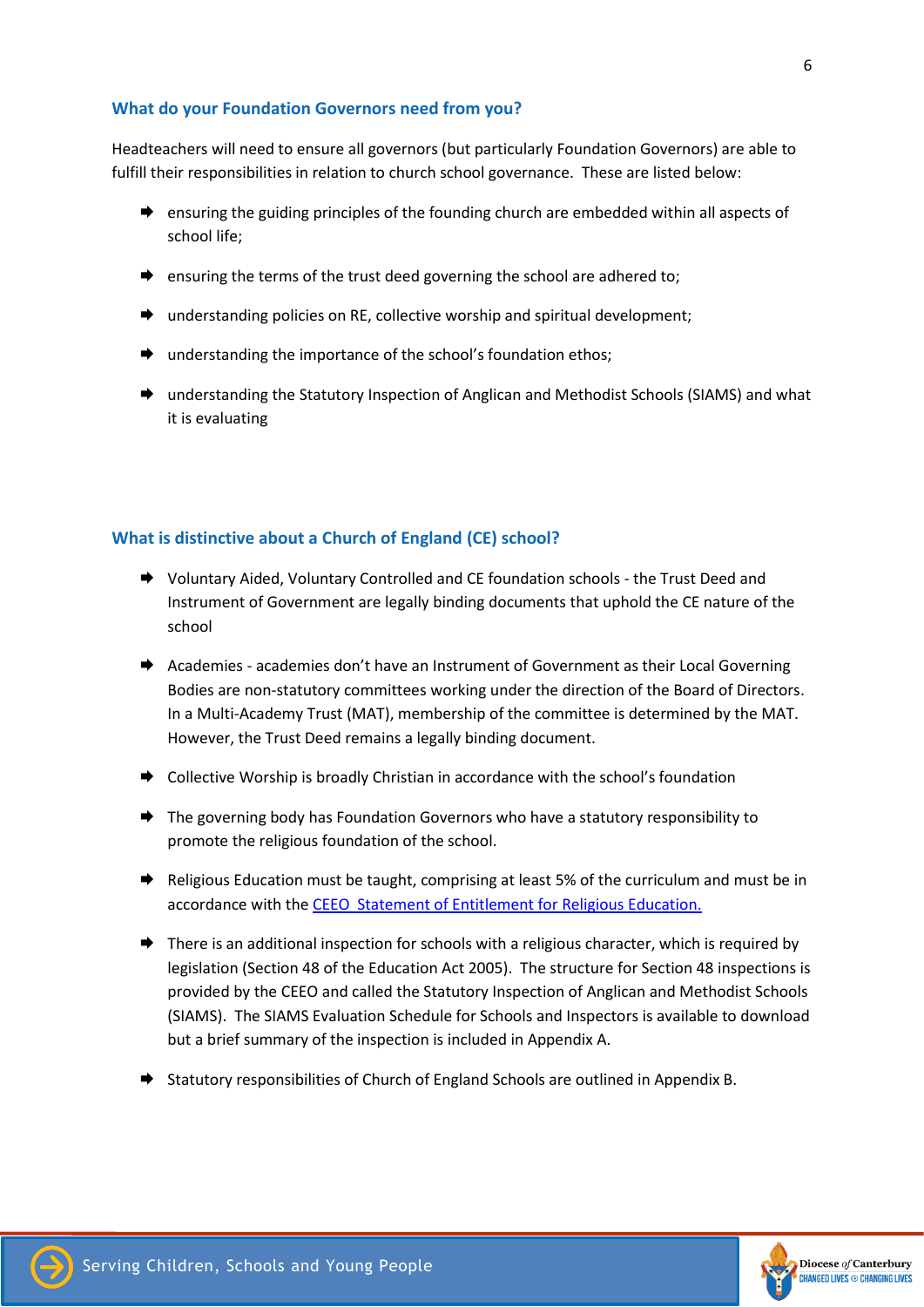# **What does this mean for me as a school leader?**

A Church of England school should encompass the Christian moral code defined by the bible as established by Jesus Christ and taught by his disciples. The moral standard of the code carries a powerful message, not just to Christians, but to those of any faith or no faith. Christian distinctiveness should pervade every part of school life and be led by a theologically underpinned vision.

Church of England Schools…. '**Nourish those of the faith Encourage those of other faiths Challenge those who have no faith'** Archbishop Runcie

The good news is that CE schools have more support - support from the Local Authority (or in the case of an academy, the MAT, the DBE and the DBE family of church schools. In addition, a CE school enjoys the benefits of links with the community provided by the local churches and the support of the Incumbent.

# **How do I put this into practice?**

- ◆ With governors, develop a theologically underpinned distinctive Christian vision which will enable all in the school community to flourish. Ensure associated, named Christian values are a vehicle through which this vision is delivered.
- $\rightarrow$  Ensure that prayer and spirituality is embedded in everyday school life.
- Subscribe to the DBE Core Service offer. For an exceptionally reasonable price you'll have unlimited access to the services of the DBE team and our comprehensive training programme to support you and your staff. Training covers all key areas, with Christian distinctiveness at the heart. Our brochure for the forthcoming academic year is sent out in early July to allow schools to plan CPD requirements and booking is essential. We encourage all headteachers to take up their free place at our School Leaders Conference held once a year (usually in October).
- $\rightarrow$  Work proactively with the parish, alongside the incumbent. The relationship between church and school should be mutually supportive and the expectation is that your priest will take up the role of Ex-officio Foundation Governor. They may also support your team with Christian distinctiveness, leading Collective Worship and provide pastoral care if needed. Make the most of support from the DBE where there is a period of interregnum (priest vacancy) or on the rare occasion where there is a difficulty in establishing this key relationship. The priest is the principal officiating minister for the parish and the school. The school may link with other Christian denominations, but this should be done in consultation with the parish priest.
- Ensure Collective Worship (not '*assembly')* is a **daily** focal point in the life of the school. This is a statutory requirement. Collective Worship should be a reflection of the school's distinctive Christian vision. It should also be a highly valued time, where the whole school community can gather to explore the school's Christian values and nurture spiritual development.



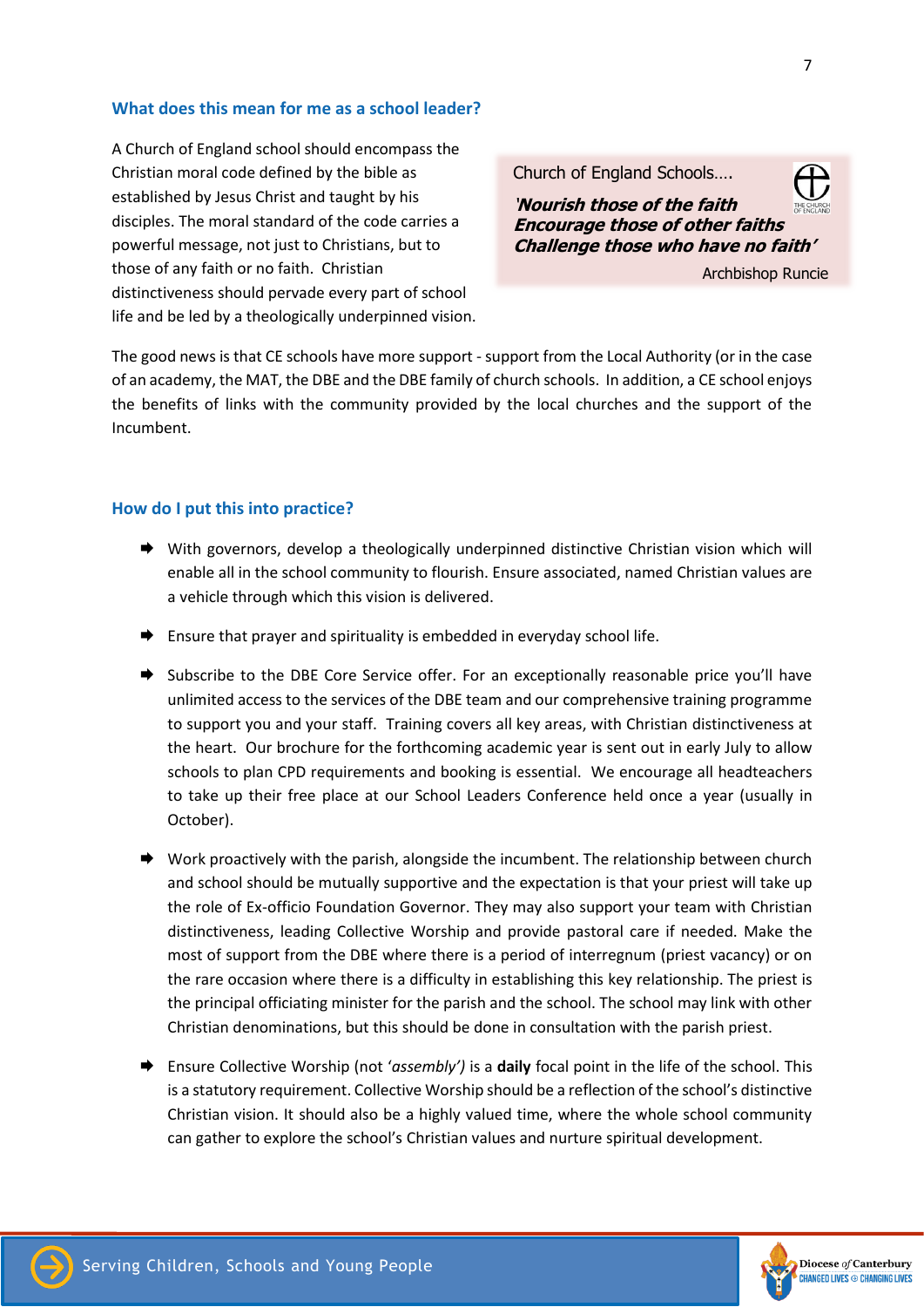Collective Worship must incorporate key elements such as age appropriate liturgy, a Bible passage, reflection and prayer. Major Christian festivals should be observed with integrity and the celebration of the festivals from other faiths within the school community should be held during a gathering separate to Collective Worship. See [Collective Worship pages](https://www.canterburydiocese.org/childrenandyoungpeople/our-schools/collective-worship/a-fresh-approach-to-collective-worship/) on our website for more information and guidance.

- **►** Ensure RE meets statutory requirements by following the Kent Agreed Syllabus and diocesan guidance. [See the RE pages](https://www.canterburydiocese.org/childrenandyoungpeople/our-schools/religious-education/) on our website. The Diocese expects all headteachers to use 'Understanding Christianity' to deliver the teaching of the Christianity curriculum.
- Keep the DBE 'in the loop'. See Appendix C '*When to contact the Diocese'*. We're not being nosey – we're being supportive! Unnecessary problems, including legal issues can occur if we are not kept informed of major school decisions in a timely manner. The DBE is a separate statutory authority to KCC and we should be separately informed.
- During **any** appointment process the expectation is that you explain to potential staff the importance of supporting the distinctive Christian vision and character of the school, irrespective of their own personal beliefs. **In VA schools only**, school governors can require any potential teaching member of staff to be a practising Christian. This is known as a Genuine Occupational Requirement. (GOR)
- $\rightarrow$  Inform us when things go well and when things are difficult. We'll champion and support in equal measure. Canterbury Diocese has a high profile and so please inform us of any positive or negative image of the school within the community and/or media. The DBE is able to offer support with communications, press releases etc and obviously pastorally.
- ♦ Ensure that the physical premises of the school and website clearly define and celebrate the religious character of the school. e.g.: appropriate signage with designation clearly stated, displaying vision and values, prayer spaces, spiritual gardens, worship table.

# **Who are the Diocesan Board of Education? (DBE)**

The Board is a statutory body, established in accordance with the Diocesan Boards of Education Measure, 1991 and accountable to Diocesan Synod in terms of reporting on its statutory responsibilities. Canterbury DBE meets four times per year and is chaired by Dr John Moss, as nominated by Bishop Rose (the Bishop of Dover being Chair Ex-officio). The Diocesan Director of Education acts as Secretary to the Board and voting members include three Clerks in Holy Orders (priests), three Headteachers, three lay members and one representative each from Archbishop's Council, Christ Church University and Kent County Council. Diocesan officers are in attendance and provide information and advice to the board.

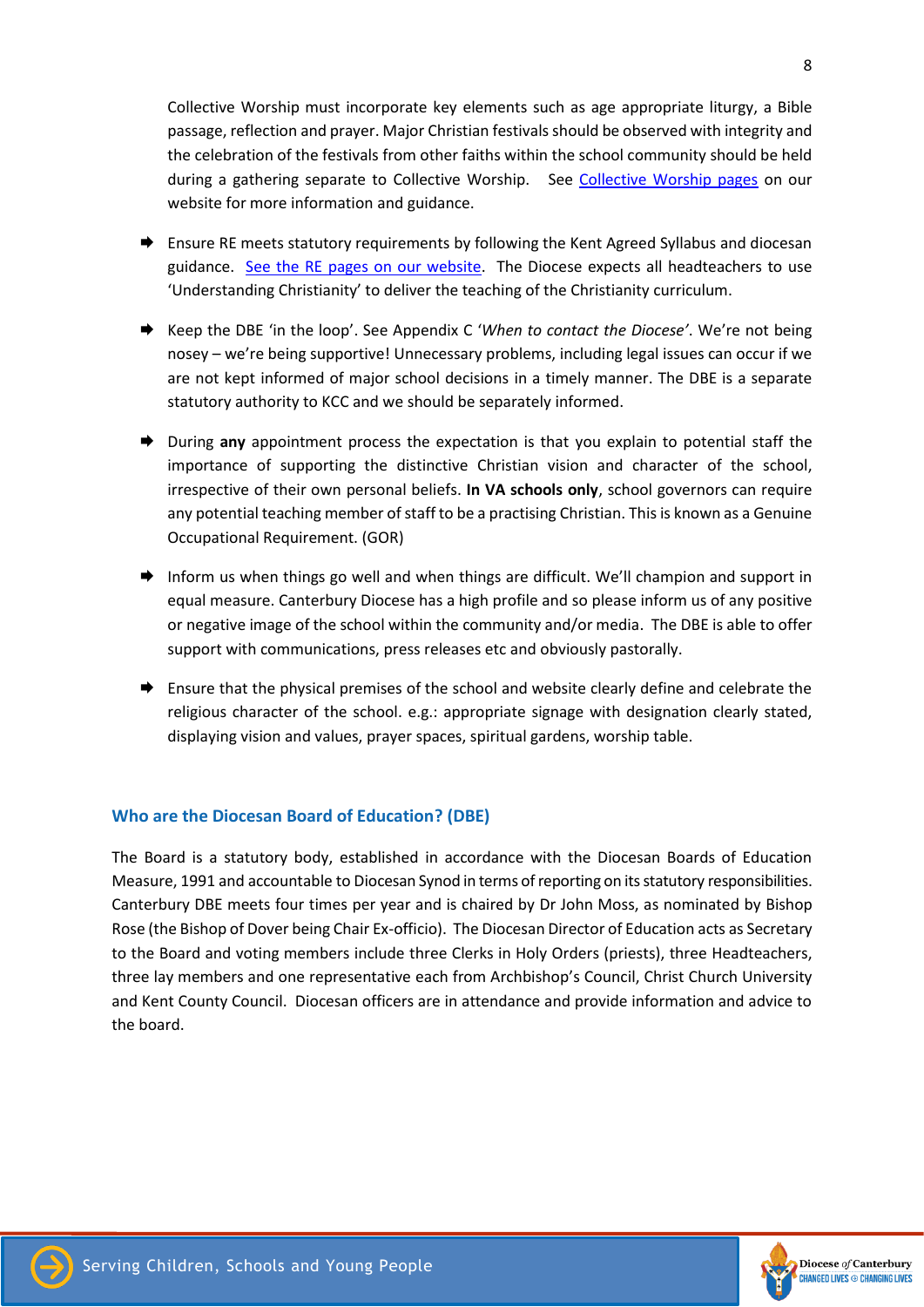#### **What does the DBE do?**

The **statutory duties** of the DBE are as set out in the 1991 Measure. Further powers when acting as the 'Diocesan Authority' can be found in other legislation, regulations and charity and company law.

Primarily the **functions** of the DBE are:

- $\rightarrow$  to promote or assist in the promotion of education in the diocese consistent with the faith and practice of the Church of England;
- $\rightarrow$  to promote or assist in the promotion of religious education and religious worship within church schools;
- $\rightarrow$  to promote or assist in the promotion of church schools within the diocese, and to advise the governors and trustees of church educational endowments and any other body or person concerned on any matter affecting church schools within the diocese;
- $\rightarrow$  to promote co-operation between the Board and bodies or persons concerned in any respect with education within the diocese;

The **powers** of the DBE within the Measure are:

- $\rightarrow$  the organisation of church schools (e.g. opening/closing schools, acquiring faith designation, change of category, converting to academy status)
- $\rightarrow$  consent for physical alterations and work to premises for specific categories of church school
- $\rightarrow$  to provide direction to governing bodies and trustees in specific circumstances
- $\rightarrow$  to provide consultation procedures for admission arrangements

**Canterbury DBE, alongside the Children and Young People Framework for the Diocese, has written a vision for Children and Young People called 'A [shared journey'.](https://d3hgrlq6yacptf.cloudfront.net/5f209069c4808/content/pages/documents/1583925750.pdf)**

This bold vision is underpinned by a challenging question: *What if … we experienced a culture change* within the diocese - a renewal of hearts and minds such that it became second nature to see every *decision through the lens of what it means for children and young people?*

This is a vision document which introduces themes through which strategy and priorities can emerge which reflect and complement the ambition and vision of 'Growing Faith'<sup>1</sup>, a desire to connect schools, churches and families more closely in faith development.

<sup>1</sup> General Synod GS 2121 (2019) Growing Faith: Churches, Schools and Households



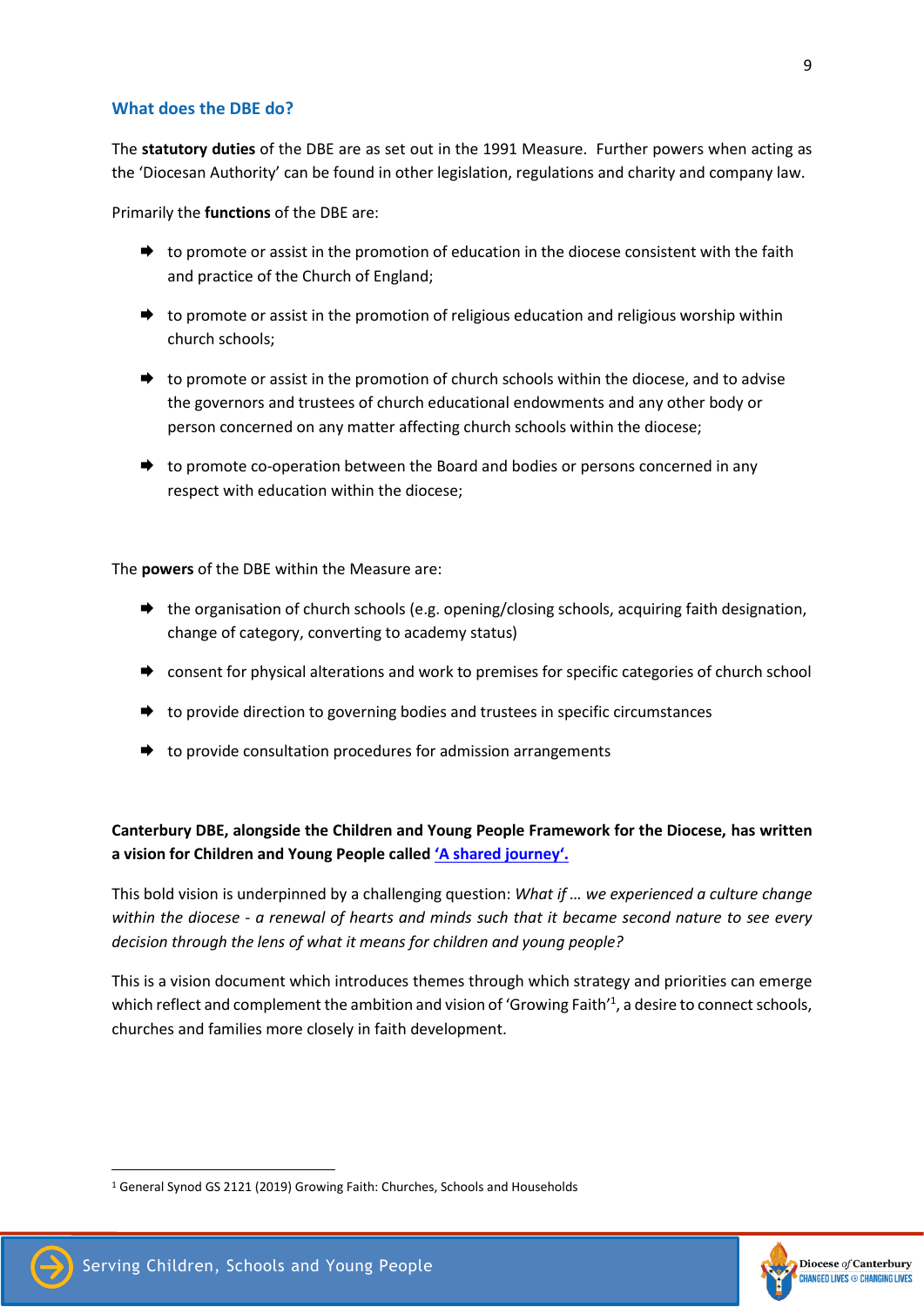# **Directed by our vision and the DBE measure, our team supports schools by:**

- Advocating for our schools at regional and national level through discussion and partnership with other stakeholders such as KCC, Ofsted, DfE and CEEO
- Advising on legal matters such as federations, academy conversion, admissions, finance, buildings and site matters
- $\rightarrow$  Providing extensive training and resourcing of all matters relating to the delivery of Religious Education and Collective Worship
- **→** Training and advising on vision, Christian character, PHSE, global issues and governance
- ♦ Providing leadership training and development at all levels in conjunction with CEEO and CEFEL
- $\rightarrow$  Hosting supportive peer networks
- ◆ Attending inspection feedback and 'school causing concern' meetings
- $\rightarrow$  Supporting schools to meet the expectations of the SIAMS schedule
- **→** Advising and attending headteacher and senior leader appointment processes
- ♦ Attending FGB meetings as requested, and holding director and member positions on Academy Trusts
- $\rightarrow$  Liaising with local parishes and clergy
- $\rightarrow$  Appointing all foundation governors
- ♦ Offering events for pupils such as Cathedral Schools Days
- Reading all governing body minutes and responding to specific and widely recurring issues.
- $\rightarrow$  Providing and brokering school improvement support, supervision, coaching and pastoral support and well-being for school leaders

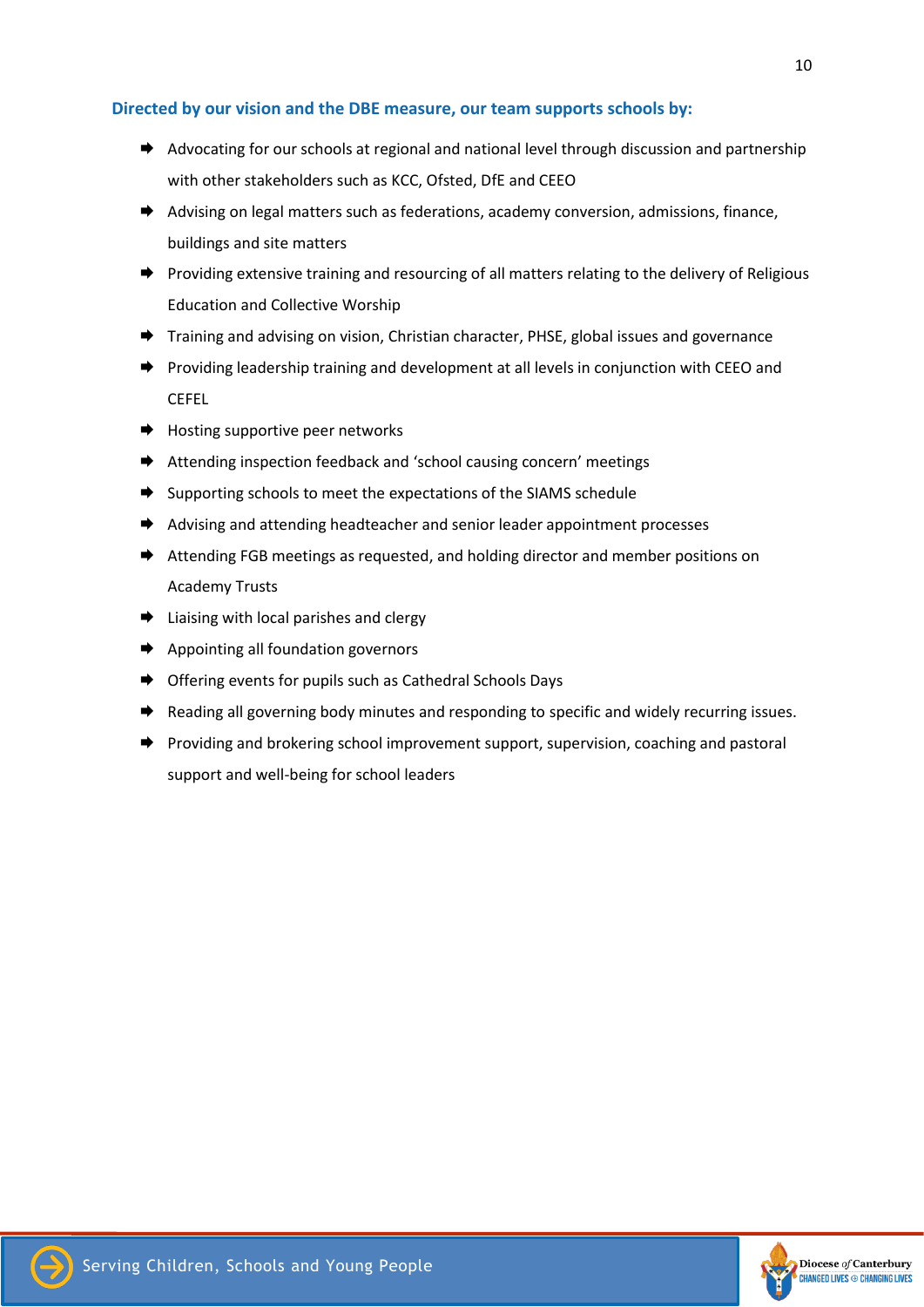# **Appendix A: The Statutory Inspection of Anglican and Methodist Schools (SIAMS)**

The SIAMS Evaluation Schedule sets out the expectations for the conduct of the Statutory Inspection of Anglican, Methodist and ecumenical Schools under Section 48 of the Education Act 2005. The principal objective of a SIAMS inspection is to evaluate the distinctiveness and effectiveness of the school as a church school, and how well the distinctive Christian character and ethos of the school ensure the development and achievement of the whole child or young person.

Church schools will employ a variety of strategies and styles appropriate to, and reflective of, their context in order to be distinctively and effectively Christian in their character and ethos. SIAMS inspectors therefore do not look for a set template of what a church school should be like, but rather take the particular context of the school into account and base their evaluation on the outcomes rather than the process.

Inspectors explore a single inspection question….

*How effective is the school's distinctive Christian vision, established and promoted by leadership at all levels, in enabling pupils and adults to flourish?*

This question is investigated through 7 strands –

- 1. Vision and leadership
- 2. Wisdom, knowledge and skills
- 3. Character education: hope, aspiration and courageous advocacy
- 4. Community and living well together
- 5. Dignity and respect
- 6. The impact of collective worship
- 7. The effectiveness of religious education

In summary inspectors must….

- explore a single inspection question
- through 7 strands
- to inform one inspection grade

In addition, inspectors award a grade for collective worship and in VA (or former VA) schools a grade is awarded for the elements of RE that are specific to a VA school the grade is based on quality of teaching and learning (demonstrated by attainment and progress)

[See the Church of England Education Office website](https://www.churchofengland.org/about/education-and-schools/church-schools-and-academies/siams-inspections) for further information and guidance on SIAMS inspections.

11

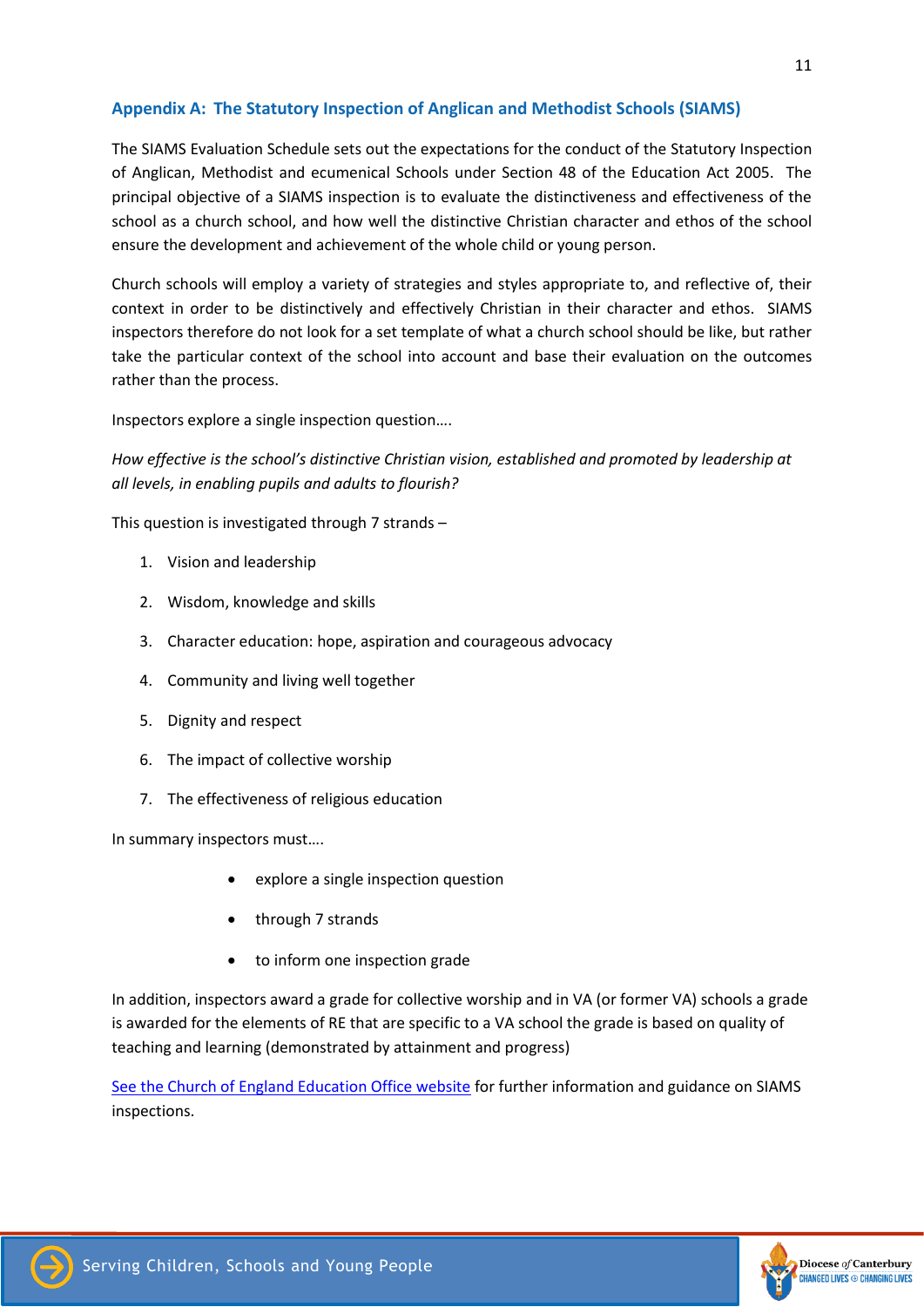| <b>Statutory Responsibilities of Church of England Schools and Academies</b> |                                                                                                                                                                                                                                                                                                                                                                                                               |                                                                                                                                                                                                                                 |                                                                                                                                                                                                                                                                                                                                                                                |  |  |
|------------------------------------------------------------------------------|---------------------------------------------------------------------------------------------------------------------------------------------------------------------------------------------------------------------------------------------------------------------------------------------------------------------------------------------------------------------------------------------------------------|---------------------------------------------------------------------------------------------------------------------------------------------------------------------------------------------------------------------------------|--------------------------------------------------------------------------------------------------------------------------------------------------------------------------------------------------------------------------------------------------------------------------------------------------------------------------------------------------------------------------------|--|--|
| Area of<br><b>Responsibility</b>                                             | <b>Voluntary Aided CofE</b><br><b>Schools</b>                                                                                                                                                                                                                                                                                                                                                                 | <b>Voluntary Controlled</b><br><b>CofE Schools</b>                                                                                                                                                                              | <b>CofE Academy</b>                                                                                                                                                                                                                                                                                                                                                            |  |  |
| <b>Employer</b>                                                              | The Governing Body                                                                                                                                                                                                                                                                                                                                                                                            | The Local Authority                                                                                                                                                                                                             | The Academy Trust                                                                                                                                                                                                                                                                                                                                                              |  |  |
| Governance                                                                   | Membership of the governing<br>body is set in a legally binding<br>'Instrument of Government'.<br>Foundation Governors are in the<br>majority with the Incumbent of<br>the Foundation Parish holding an<br>Ex-officio role                                                                                                                                                                                    | Membership of the governing body<br>is set in a legally binding 'Instrument<br>of Government'. No single group of<br>governors is in the majority                                                                               | Academy Trust members appoint<br>directors/trustees. Individual<br>academies may have local governing<br>bodies with no statutory powers.<br>The constitution is determined by<br>the Academy Trust and<br>responsibilities outlined in a scheme<br>of delegation.                                                                                                             |  |  |
| <b>Buildings</b>                                                             | Owned and held in charitable<br>trust by a church body (e.g.<br>trustees from the Parish, the DBF,<br>a local church trust) with the<br>governing body having<br>responsibility for maintenance<br>(see 'Funding')                                                                                                                                                                                            | Owned and held in charitable trust<br>by a church body (e.g. trustees from<br>the Parish, the DBF, a local church<br>trust) with LA having responsibility<br>for maintenance<br>(see 'Funding')                                 | Owned and held in charitable trust<br>by a church body (e.g. trustees from<br>the Parish, the DBF, a local church<br>trust) placed on a church<br>supplemental agreement which is a<br>licence for the academy to occupy<br>the land for the purposes of a CE<br>school . School has responsibility for<br>maintenance (see 'Funding')                                         |  |  |
| <b>Educational</b><br><b>Standards</b>                                       | The Local Authority                                                                                                                                                                                                                                                                                                                                                                                           | The Local Authority                                                                                                                                                                                                             | The Academy Trust                                                                                                                                                                                                                                                                                                                                                              |  |  |
| <b>Financial</b><br><b>Accountable to:</b>                                   | The Local Authority                                                                                                                                                                                                                                                                                                                                                                                           | The Local Authority                                                                                                                                                                                                             | <b>Education and Skills Funding Agency</b><br>(ESFA)                                                                                                                                                                                                                                                                                                                           |  |  |
| <b>Funding</b>                                                               | Revenue funding is formulaically<br>allocated by the LA. It should<br>cover all costs. Capital funding<br>(90%) provided by the DfE via<br>Devolved Formula Capital (DfC)<br>and the school condition<br>allocation grant funding held by<br>the Diocese. There may be a<br>supplement via 'basic need<br>funding' and special grants. The<br>governing body is responsible for<br>funding the remaining 10%. | Revenue funding is formulaically<br>allocated by the LA. It should cover<br>all costs. Capital funding (100%)<br>provided by the DfE via the LA.<br>There may be a supplement via<br>'basic need funding' and special<br>grants | Revenue funding is provided by the<br>ESFA. Capital funding is provided<br>through either School Condition<br>Allocations (a grant to a Multi<br>Academy Trust) or through the<br>Condition Improvement Fund which<br>has to be bid for on a project by<br>project basis by the Academy Trust.<br>There may be a supplement via<br>'basic need funding' and special<br>grants. |  |  |
| <b>RE</b>                                                                    | RE follows diocesan guidelines<br>with all VA schools in Canterbury<br>Diocese using the Agreed Syllabus<br>(SACRE)                                                                                                                                                                                                                                                                                           | RE follows the Kent Agreed Syllabus<br>(SACRE)                                                                                                                                                                                  | RE follows the Agreed Syllabus<br>(SACRE) according to the<br>supplemental agreement.                                                                                                                                                                                                                                                                                          |  |  |
| <b>Admissions</b>                                                            | The Governing Body is the<br>admission authority and is<br>required to adhere to the<br>Admissions Code. The DBE is a<br>statutory consultee.                                                                                                                                                                                                                                                                 | The Local Authority is the admission<br>authority and is required to adhere<br>to the Admissions Code. The DBE is<br>a statutory consultee.                                                                                     | The Academy Trust is admission<br>authority and is required to adhere<br>to the Admissions Code. The DBE is<br>a statutory consultee.                                                                                                                                                                                                                                          |  |  |
| <b>Inspections</b>                                                           | Ofsted Section 5 and 8<br><b>SIAMS Section 48</b>                                                                                                                                                                                                                                                                                                                                                             | Ofsted Section 5 and 8<br><b>SIAMS Section 48</b>                                                                                                                                                                               | Ofsted Section 5 and 8<br><b>SIAMS Section 48</b>                                                                                                                                                                                                                                                                                                                              |  |  |



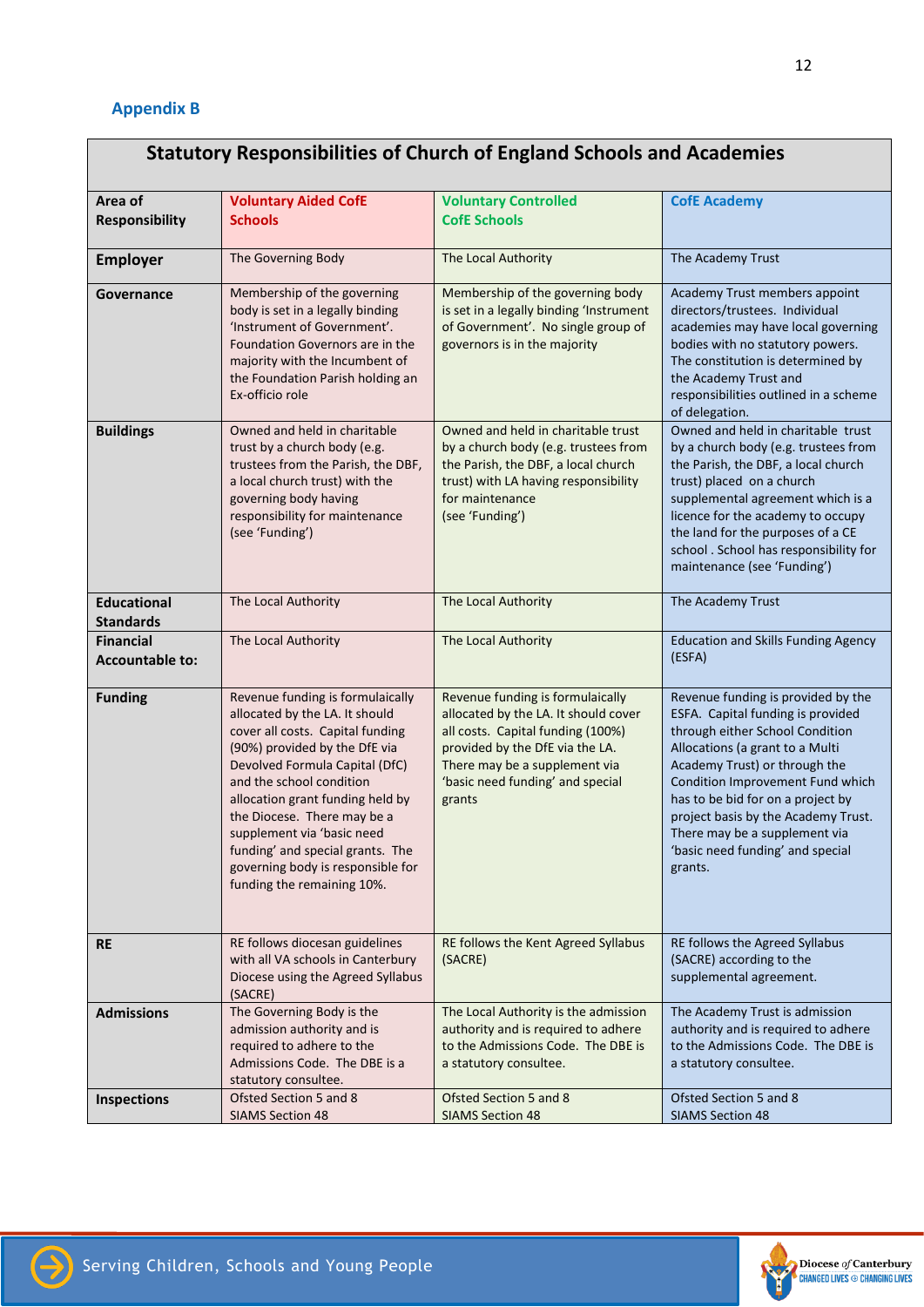# **Appendix C - When to contact the Diocese**

Contact us whenever you need advice, pastoral support or bespoke training. Our team has a huge range of expertise to share. The list below outlines when we **must** be contacted. If in doubt, the rule is: if KCC need to know, then the diocese needs to know!

| Event                      | Who                  | When                    | <b>Additional notes</b>  |
|----------------------------|----------------------|-------------------------|--------------------------|
| <b>Admission changes</b>   | Niki Paterson        | Start of consultation   |                          |
|                            |                      | phase                   |                          |
| <b>Academy Conversions</b> | Quentin Roper        | At the earliest         | Before you speak to      |
|                            |                      | opportunity             | any Trust: know your     |
|                            |                      |                         | options.                 |
| Building, site and         | Niki Paterson        | At the earliest         | This is for ALL schools. |
| capital funding            |                      | planning stage          | Permission needs to      |
| including consent for      |                      |                         | be granted.              |
| capital works              |                      |                         |                          |
| Changes in RE and CW       | Rebecca Swansbury &  | When new person         |                          |
| leaders                    | <b>Eunice Thorpe</b> | takes post              |                          |
| Changes in roll            | Niki Paterson        | Start of consultation   |                          |
|                            |                      | phase                   |                          |
| Changes in the use of      | Niki Paterson        | During initial          | Early contact essential  |
| building e.g. adding in    |                      | discussion              |                          |
| a nursery, special unit    |                      |                         |                          |
| Complaints relating to     | Rebecca Swansbury    | When advice is          | School should follow     |
| RE, Collective             |                      | needed                  | complaints policy;       |
| Worship, SIAMS, PHSE       |                      |                         | diocese should not be    |
|                            |                      |                         | named in policy          |
| Federations                | Niki Paterson        | At the earliest         | Permission needs to      |
|                            |                      | planning stage          | be granted by the        |
|                            |                      |                         | diocese                  |
| Headteacher / HOS          | Niki Paterson/       | At the earliest         | Tell diocese when you    |
| appointments               | Quentin Roper        | planning stage          | tell the LA              |
| Ofsted inspections         | Niki Paterson        | After your call with    | Ofsted usually let us    |
|                            |                      | the inspector           | know first               |
| Parish/church              | Quentin Roper / Niki | As soon as issue arises |                          |
| relationship issues        | Paterson             |                         |                          |
| Press matters - radio,     | Quentin Roper / Niki | As soon as event        | Planned or unplanned.    |
| TV, paper or internet      | Paterson             | arises/at the same      | Good news or bad.        |
|                            |                      | time as KCC             | We need to respond.      |
|                            |                      |                         | Essential.               |
| Resignations:              | Niki Paterson        | Prior to going public.  | Information treated as   |
| Headteacher, chair of      |                      |                         | highly confidential.     |
| governors                  |                      |                         |                          |
| Resignation:               | <b>Eunice Thorpe</b> | As soon as possible     |                          |
| Foundation governors       |                      |                         |                          |
| Resignation:               | Quentin Roper/ Niki  | As soon as possible     |                          |
| Members, directors         | Paterson             |                         |                          |

#### **When to contact the Diocese - The Essential Checklist**